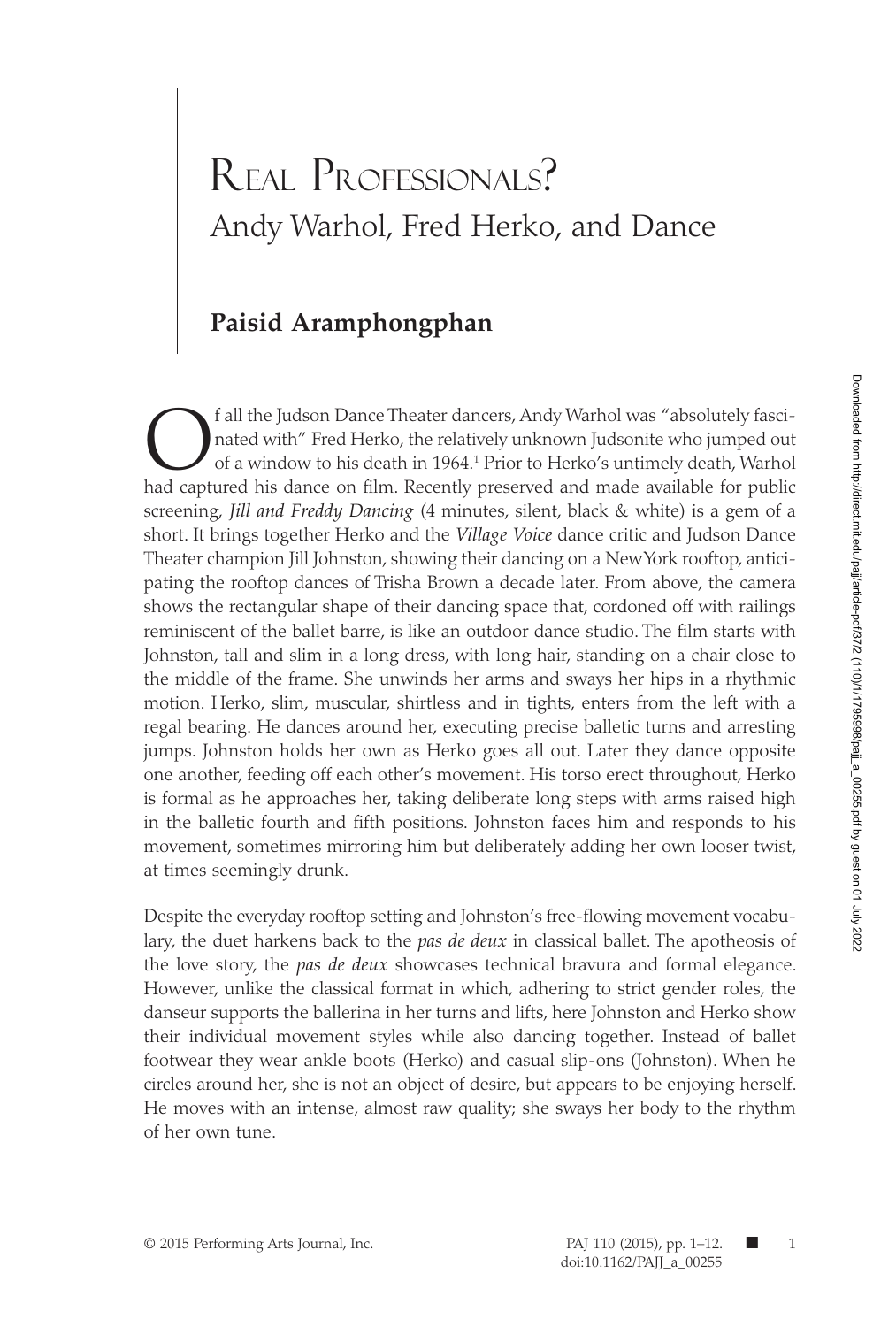Made in a period of Warhol's early filmmaking, later known for "minimalist" films depicting stillness or everyday activities, the film is quite unusual in what it depicts: a dance occurring in a stage-like space. The casting adds another historical layer to the work. Known today for *Marmalade Me* (1971), the landmark collection of her dance writing from the 1960s, and the classic lesbian separatist text *Lesbian Nation: The Feminist Solution* (1974), Johnston had trained in modern dance in the 1950s and felt like a misfit due to the strict gender demarcation and its corresponding roles and movement styles. "I'm sure I wanted to be one of the boys," she later reflected in a lecture given in 1991.<sup>2</sup> In her autobiography, she describes the early 1960s as her "transvestite" phase, during which she constantly had to negotiate the difficulties, especially as a mother, in fitting in with binary gender expectations. The year after the film's shooting, she met and developed a romantic relationship with Lucinda Childs, another Judson choreographer (whom, or whose shoulder rather, Warhol captured on film in *Shoulder*, 1964). As for Herko, Sally Banes, in her foundational study *Democracy's Body: Judson Dance Theater, 1962–1964* (1983), characterizes his work, along with several others, as having "the theatrical, often humorous, baroque style." This performance aesthetic emerged partly out of camp sensibility and the queer subculture of which Herko (and Warhol) were part, and it was rejected, if not openly denounced in homophobic terms, by the more art-world-connected side of Judson that has since dominated its history. Further, while Judson's dance ethos signaled a turn away from technique and towards everyday task and movement, Herko, having trained at the American Ballet Theatre School, remained a resolute ballet dancer, even executing balletic moves and turns on roller skates in his 1963 *Binghamton Birdie*. They were both, in short, outsiders even among the experimental set. *Jill and Freddy Dancing* shows two people dancing together, while also providing space for queer voices—or queer bodies, rather—to shine.

### **GET IT TOGETHER?**

In Warhol's *POPism*, Herko gets the most mentions among Judson dancers and choreographers in the early 1960s. In addition to *Jill and Freddy Dancing*, Herko also starred in major Warhol film experiments, including the *Kiss*, *Haircut* and *Screen Test* series, not to mention his solo role in *Rollerskate/Dance Movie*, a film version of *Binghamton Birdie*. Here Warhol follows Herko as he dances and skates around town (footage from this shoot is unfortunately unavailable for viewing as of this writing). Yet Warhol's picture of Herko is a rather grim one. Herko never made it, Warhol writes, "turned down at auditions all over town." He becomes an archetypal figure in Warhol's account, which describes Herko:

He could do so many things well, but he couldn't support himself on his dancing or any of his other talents. He was brilliant but not disciplined—the exact type of person I would become involved with over and over and over again during the sixties. You had to love these people more because they loved themselves less. Freddy eventually just burned himself out with amphetamine; his talent was too much for his temperament. At the end of '64 he choreographed his own death and danced out a window on Cornelia Street.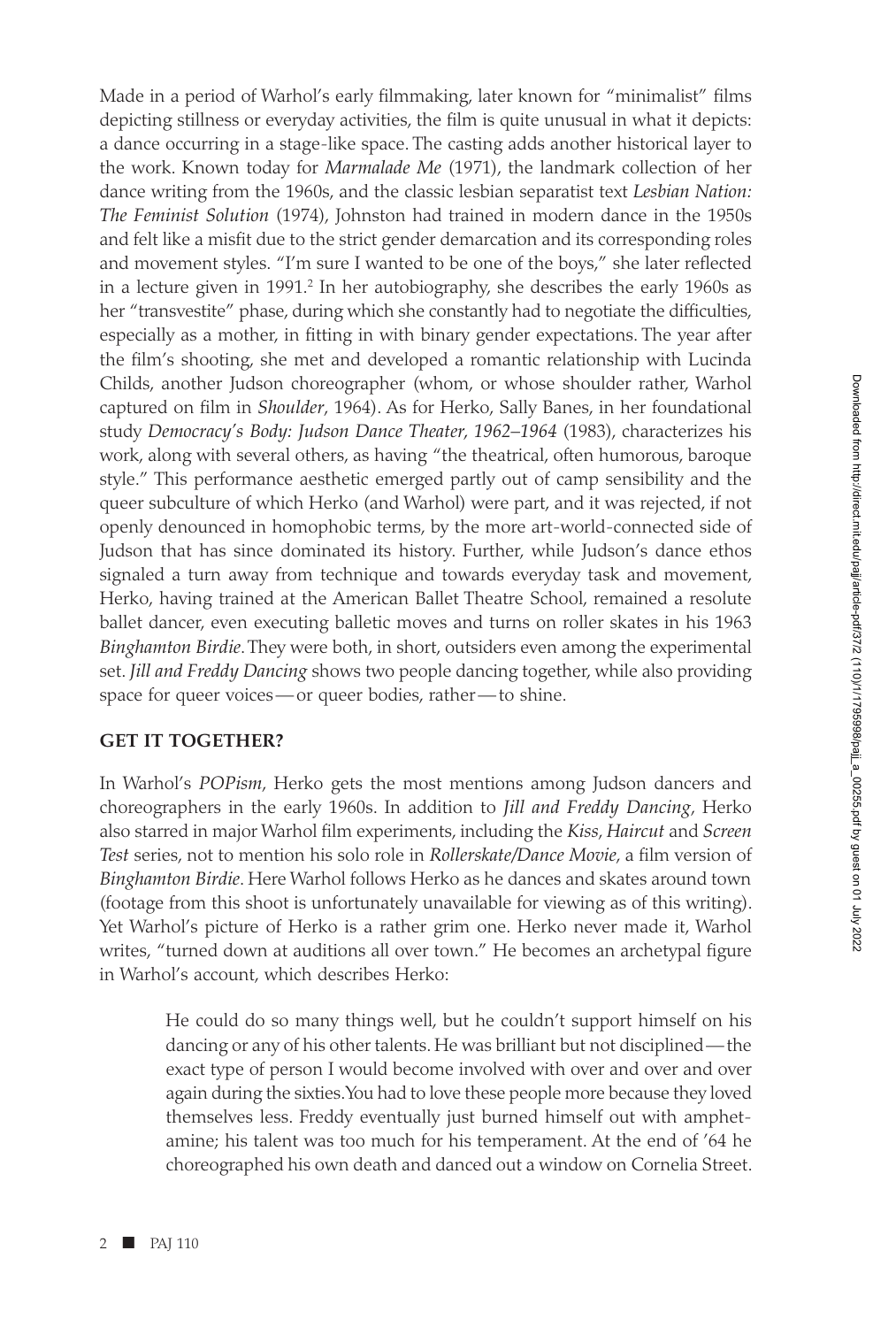Warhol paints Herko as a "left-over" of show business with a bad drug habit who eventually, he suggests, kills himself. This despite Warhol's mentions in the same text of Herko's scholarship to the American Ballet Theatre School, his work off-Broadway and on tours, as well as appearances on television. Gerard Forde, who is writing a biography of Herko, corrected Warhol's (and others') misrepresentation of Herko in a paper presented at the Herko symposium in October 2014 at New York University, "Send Three and Fourpence, We're Going to a Dance: Misreading Fred Herko." Forde has researched and corroborated many of Herko's accomplishments, including his dancing on the *Ed Sullivan Show*, rare footage of which he shared with the audience during his presentation. Herko also co-founded and played a key role, Forde tells us, in the early years of the New York Poets Theatre, a key, early 1960s nexus point that provided a platform for diverse practices that, aside from poetry and theatre, included Fluxus, Happenings, experimental dance, music, and film. In his book *Judson Dance Theater: Performative Traces* (2006), Ramsay Burt also calls out Warhol's "distortion" of Herko's life and work, its basis on the "stereotypical . . . sad, young homosexual outcast" figure. Instead, Burt points out that, among his experimental dance peers at the time, only he and another Judson choreographer, Yvonne Rainer, now well established in art and dance history, had had eveninglength concerts. Both Forde and Burt also dispute Warhol's suggestion of suicide as a cause of death; suicide would imply Herko's intention, for which, they note, we have no clear evidence.

Despite and, as I want to suggest here, *because* of his rather "distorted" view of Herko, Warhol was fascinated by him, this "very intense, handsome guy in his twenties . . . who conceived of everything in terms of dance," so much so, it seems, that he couldn't function in everyday life. "Too gifted to lead 'regular lives,'" people like Herko, Warhol writes, "were also too unsure of themselves to ever become real professionals." In everyday usage, to become a professional, of course, does not mean to gain mastery over one's specialized field alone. It also implies transformation, a becoming, connoting the stripping away of personality and affect. One could say it is akin to becoming more like a machine, which Warhol famously said he wanted to be in an oft-cited interview with Gene Swenson, "What is Pop Art"? published in *ARTnews* in November 1963, the same period as the making of *Jill and Freddy Dancing*. On the other hand, though this was in no way unusual in Warhol's circle at the time, what could be more unprofessional than drug use?3 Warhol describes Herko as having the "classic symptom" of amphetamine use, that is to say, "intense concentration but! only on minutiae." He elaborates:

That's what happens to you on speed—your teeth might be falling out of your head, the landlord might be evicting you, your brother might be dropping dead right next to you, *but*! you would have to, say, get your address book recopied and you couldn't let any of that other stuff "distract" you. And that's what happened to Freddy—instead of concentrating on the main idea of his dance pieces, he'd get all involved with fixing an arrangement of feathers or mirrors or beads on a costume, and he was never able to see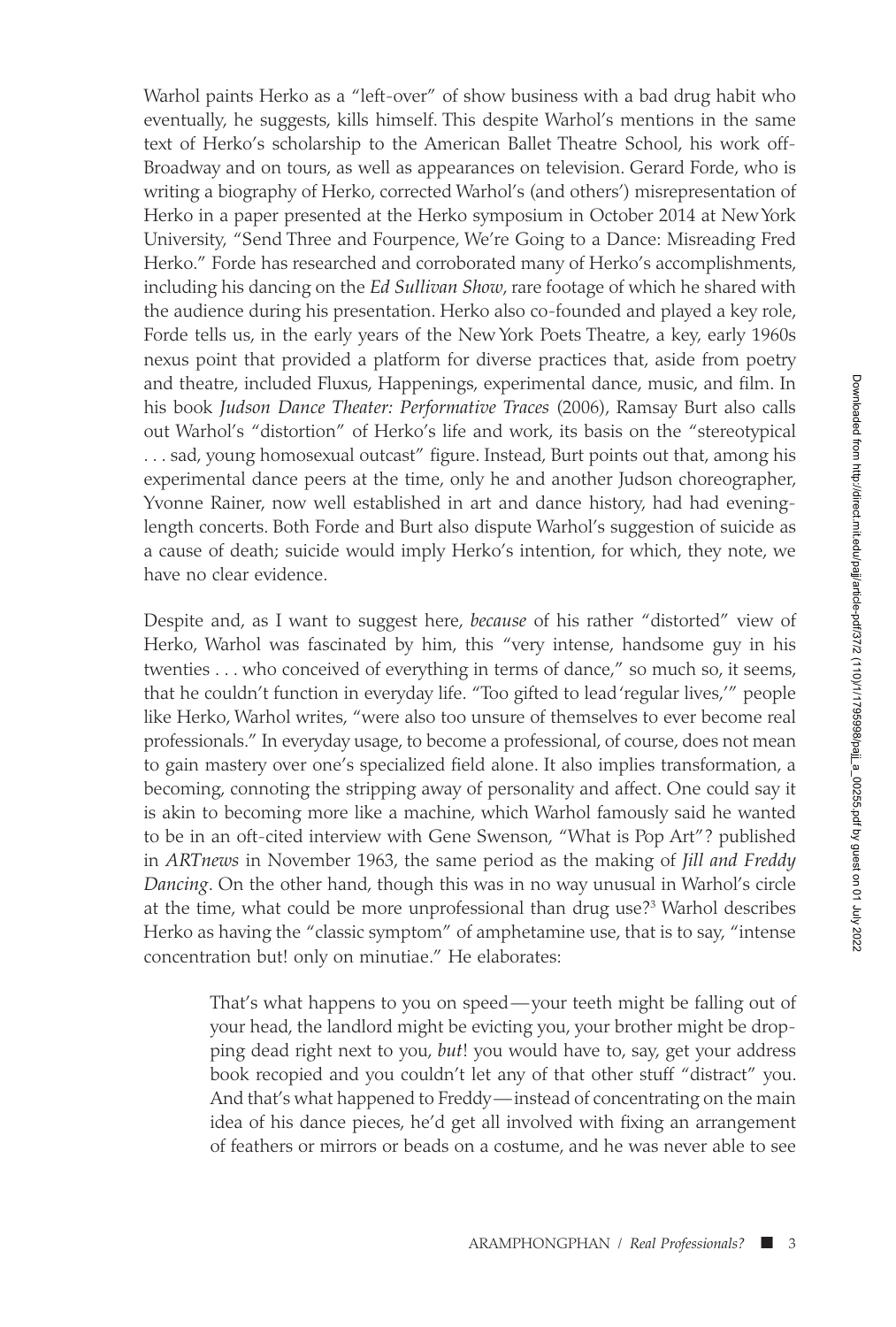

Andy Warhol, *Haircut #1*, 1963, 16mm film, black and white, silent, 27 minutes at 16 frames per second. ©2014 The Andy Warhol Museum, Pittsburgh, PA, a museum of Carnegie Institute. All rights reserved. Film still courtesy The Andy Warhol Museum.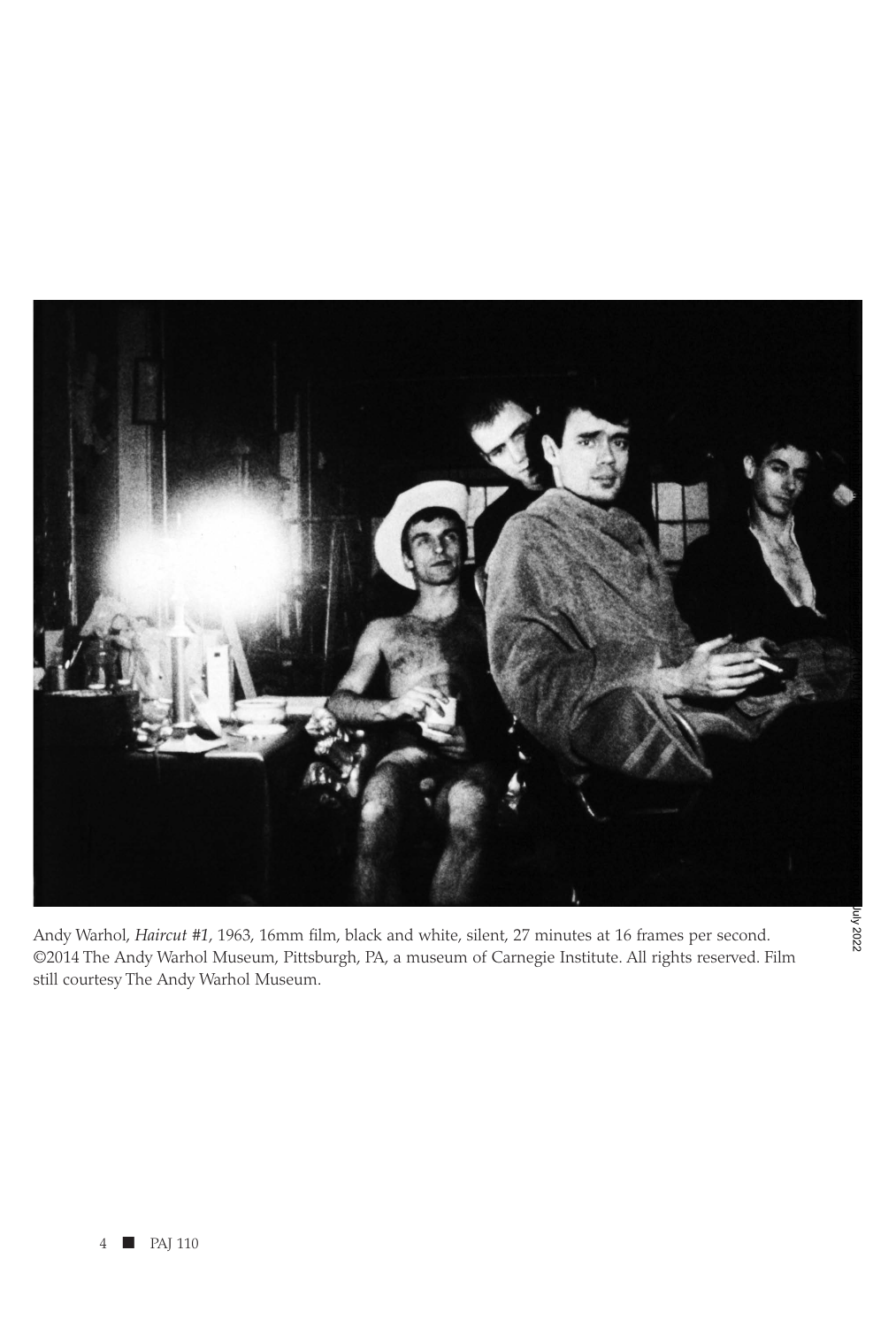his choreography jobs through to the finish. At one point when he really needed money, he decided to sell marijuana, but he couldn't concentrate on that, either, and wound up handing it all away to friends.

Seeing something through to the finish, concentrating on the right things, selling the product as opposed to giving it all away—being a professional, in short—these are, of course, what Warhol was especially good at. Known since his commercial art days in the 1950s for his work ethic and reliability, Warhol shifted his focus to gallery art in the early 1960s and kept a regimented, product-oriented work cycle, churning out silkscreen prints in his studio, aptly called The Factory.

A recent essay by Diedrich Diederichsen helps us see the discursive structure behind Warhol's remarks on Herko. Drawing on Jean-François Lyotard, Diederichsen contrasts, on the one hand, "focus and intention," and, on the other, "intensity and wastefulness."4 Focus and intention result in productivity in work and regular life (or, more accurately, capitalist modern life). Intensity, on the other hand, entails wastefulness, seen as outside the time-values grid of modern life, such as inscribed onto "the romantic margins of leisure, of bohemianism, and puberty." Herko fits this image, becoming, to Warhol, the epitome of intensity ("Gee, this person is an incredible dancer. High-strung and neurotic maybe, but really creative," he describes his reaction to Herko, before, he writes, learning of amphetamine symptoms). In Herko, Warhol sees the refusal or inability to participate in what Diederichsen would call focus and intention, or, we would say simply, to get it together. Herko is cast as the emblematic figure of the "intense" outside of regular life. On the other hand, if Herko, as Warhol writes, conceived of everything in terms of dance, implying a connection between dance and non-regular life intensity, Warhol seems to have conceived of everything, including art-making, in terms of regular life: "Why do people think artists are so special?" Warhol wonders in *The Philosophy of Andy Warhol* (1975). "It's just another job."

# **GET MARRIED?**

There is reason to believe that Herko, too, shared the view of dance as the intense outside of regular life. Writing about the choreographer Paul Taylor in the downtown mimeographed journal *The Floating Bear*, Herko praised Taylor's late 1950s choreography which had anticipated Judson-style experiments, from a dance piece in which nothing happened to the use of sound from everyday life such as the rain or the pre-recorded time announcements on the phone, made in collaboration with the artist Robert Rauschenberg. By the early 1960s, however, Taylor had moved away from experimental work to more popular concoctions. In symmetrical formations the dancers in his breakthrough piece, *Aureole* (1962), executed vigorous and graceful movements corresponding, in a conventional way, with the musical counts and cues of the music by Handel. "To some of his artistic colleagues," including John Cage and Rauschenberg, "this was a sellout, a decision to be popular rather than original; they never forgave him," Alastair Macaulay writes in a recent review of the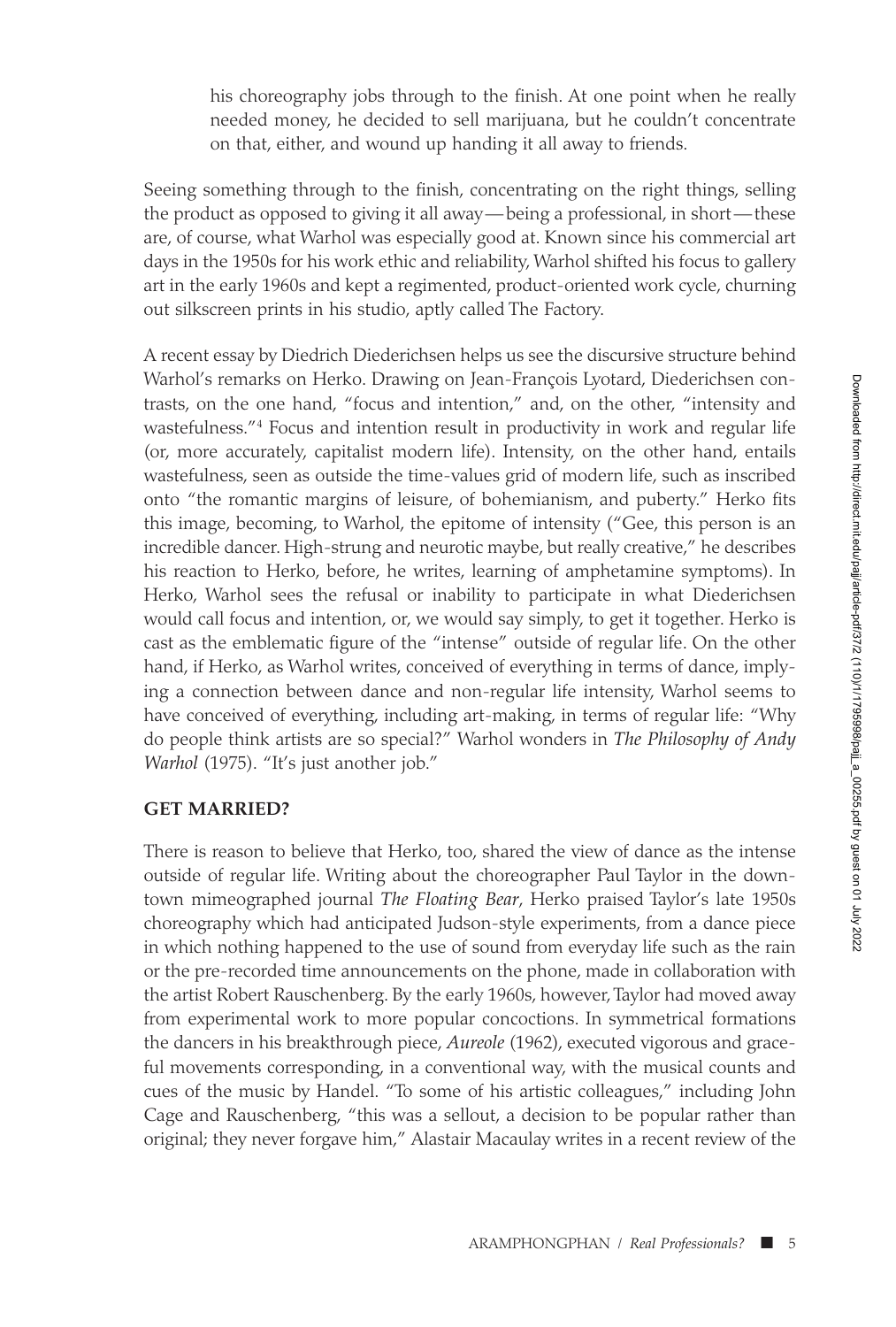Paul Taylor Dance Company, noting further that *Aureole* "initiated a new orthodoxy, which soon positioned Mr. Taylor at the center of American modern dance." In 1962 Herko was also harsh in his assessment: it used to be that "Mr. Taylor made dance because he loved making them—he loved to dance them . . . It was lovely to watch Paul Taylor." But now "it is hard to watch Paul Taylor working at his job. A job is not interesting or exciting."5

Taylor did not respond to Herko's attack on the record, but there is one mention of Herko in his memoir, *Private Domains* (1987), in the context—where else?—of his ruminations on professionalization. At this point in the text the young Taylor is weighing the pros and cons of hiring a "full-time, professional" agent. "Must then be careful about picking the right agent," he says to himself. "Involvement with wrong one would be suicide—as bad as marriage. Suddenly, a flash of dancer Fred Herko, who hadn't married but had taken drugs and jumped from a window to his death." Taylor conflates the risk of getting the wrong agent with getting married, a suicidal move, like taking drugs and jumping from a window. That the metaphor of marriage comes up is telling in an era when a heterosexual marriage provided, to many queer men and women, an alibi of "regular life" (the choreographer José Limón, with whom Jill Johnston studied in the 1950s, for example, was married. "José was a gay man, what some people now call a queer married man, whose dances were absolutely heterosexual," recalls Johnston in *Secret Lives*). Further, Taylor's rumination came at a time when he was leaving behind his days of making experimental work in collaboration with his avant-garde art friends who, like him, were not exactly in the mainstream of post-war American mores, sexual or otherwise. If Warhol describes Herko as "brilliant but not disciplined," getting an agent, which in Taylor's mind could be as bad as getting married, is the ultimate disciplinary move, a "real professional" act necessitated by various factors: finance, the desire to reach a wider audience, ambition perhaps—but, as Herko was wont to say, not love.

### **GET A HAIRCUT?**

Instead of working at his job, Herko shone somewhere else, such as in haircut parties. Warhol's *Haircut* films, also 1963, capture the haircut parties that Billy Linich, their mutual friend, used to give. At these parties friends would gather, enjoy each other's company, and Linich would cut their hair for free. *Haircut #1* features Herko, Linich, their friend John Daley, and the choreographer James Waring, who was also Herko's teacher. Linich's name is usually associated with Warhol and The Factory, but he also designed lighting at Judson, not to mention the lighting in this film; Waring was a key influence on many Judson choreographers, not only Herko but also David Gordon and Aileen Passloff. The film gives us a rare group portrait of Herko and friends who represented the Judson and queer subculture overlap, one we normally don't hear about in Judson Dance Theater history. Warhol calls them the San Remo/Judson crowd, San Remo referring to the local bar frequented by "a lot of fags," with whom he became friends.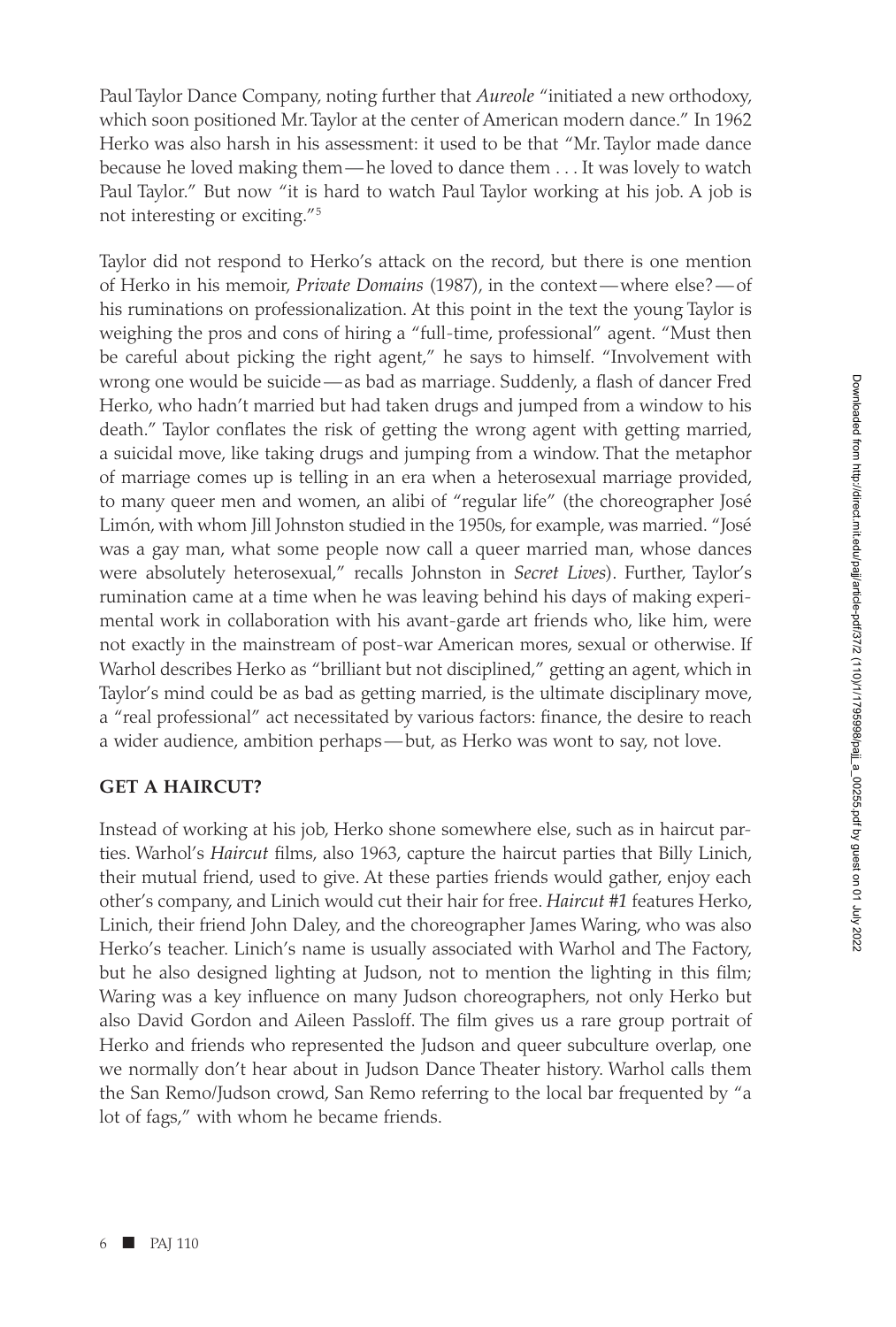Made up of six one-hundred-foot rolls, *Haircut #1* shows Linich give Daley a haircut from different angles, while Herko and Waring just hang out with them. The way the camera fixes a stare on the action, similar to how Linich concentrates on Daley as he patiently trims the latter's hair bit by bit, suggests a permeating sexual tension. Though not involved with the haircutting per se, Herko directs us to the haircutting with his gaze at the men. At times he also looks flirtatiously into the camera, as if inviting us into the scene. Unlike the others, he is in the nude, except for a cowboy hat and his ballet slippers, looking used and worn, signifying his (intense?) dancer identity. In the fifth reel, sitting cross-legged on a chair, he switches legs left and right slowly, revealing his crotch in a now-you-see-it-now-you-don't kind of play. Yet the flirting and the sexual tension are also defused by the casual languor of the haircutting and the chit-chatting, as if they had all the time in the world (Linich takes his time, and at least to this viewer it's actually quite unclear if much hair is being cut). Relations in the film are affectionate and temporally drawn out, rather than pointedly erotic or climactic, an effect further enhanced by the sixteen-frameper-second projection rate (Warhol's preferred projection speed).<sup>6</sup> Haircutting as a social act, then, rather than something to be fitted in one's schedule. As Waring is quoted as saying in Daley's piece on haircut parties published in the November 1963 issue of *The Floating Bear*, it was "a timeless and sexy party."

# **GET DISCIPLINED?**

Most of us don't throw haircut parties these days. We also tend not to dance without an alibi, a specifically circumscribed situation: a dance floor, a dance class, unless we're "intense," like Herko, who, Warhol writes, "danced in leaps whenever he went," who "would just dance and dance until he dropped." Two years before Herko's death, Warhol had his big break, a solo show at Stable Gallery in New York, in which he showed the works that have since become canonical: the *Marilyns*, *Red Elvis*, the *Coca-Cola Bottles*, among others. Also included in the show, placed prominently by Warhol on the ground rather than on the wall, were two of his *Dance Diagram*  paintings. In this series Warhol appropriated images from commercially available diagrams teaching people how to dance, here the male and female versions of the Lindy tuck-in turn. Instead of portraying dance as an artistic medium, or as a practice of freedom, such as implicit in his account of Herko, Warhol took the diagram images from Home Instruction Dance Course material. In the comfort of your own home you can dance, but in a way instructed by a mass-produced manual that teaches people how to move in a similar way, to the same music included with the instruction kit. The diagrams discipline, normalize; they tell you how literally to comport yourselves, especially in this case, as Leanne Gilbertson argues, in gender normative ways.<sup>7</sup>

Social dance, of course, is not all uniform; it doesn't automatically turn us into machines, as anyone who has participated in the Lindy Hop would agree. Like concert dance, it is a form with its own history, meaning, and tradition; it also provides occasion for fun, connections, even a community (such was the case with the Lindy Hop, which had a long history as part of 1920s and 1930s African-American culture). In the early 1960s context, another dance move was all the rage: the Twist. It was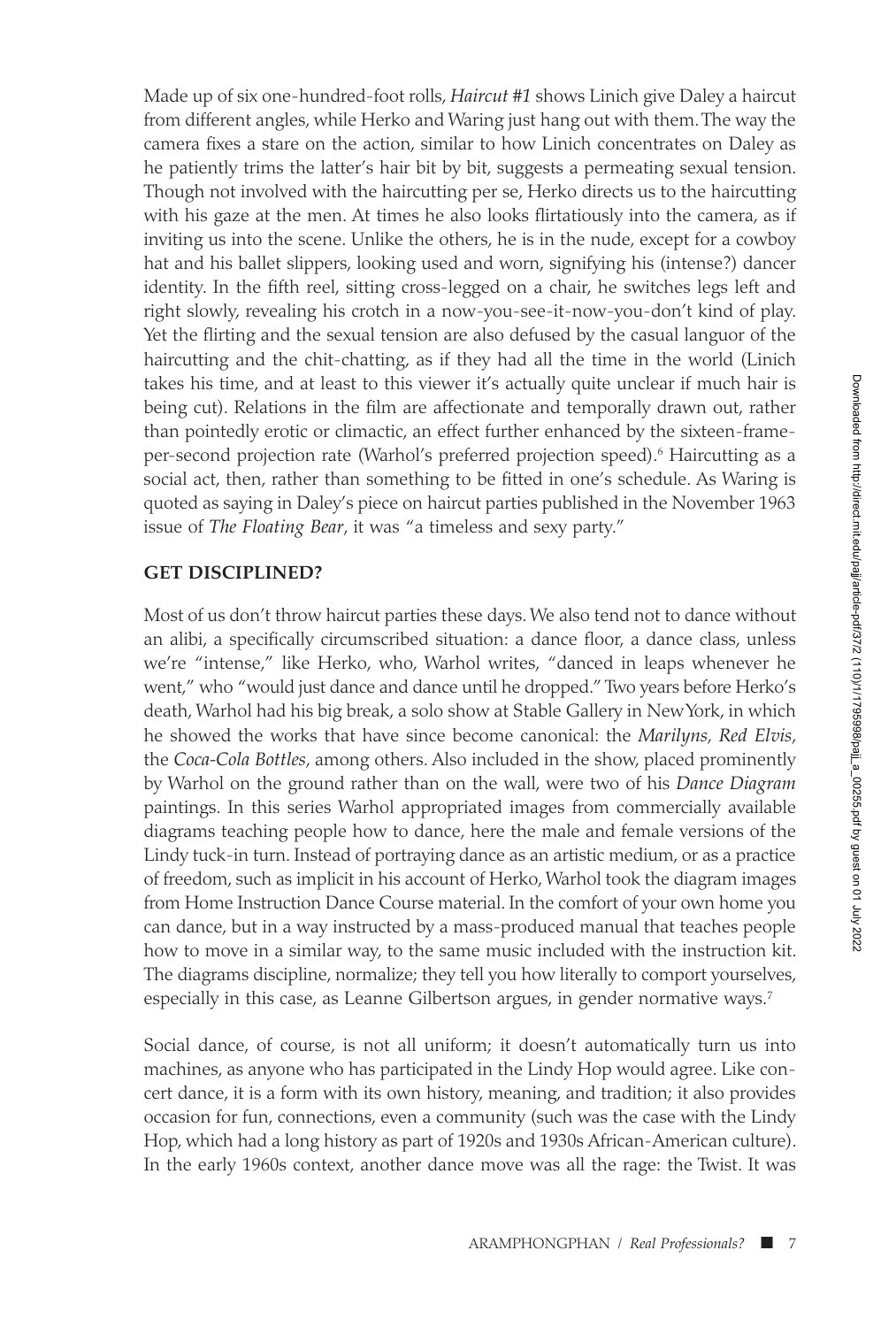

Above: Andy Warhol, *Jill and Freddy Dancing*, 1964, 16mm film, black & white, silent, 8 minutes at 16 frames per second. ©2014 The Andy Warhol Museum, Pittsburgh, PA, a museum of Carnegie Institute. All rights reserved. Right: Photographer unknown, *Andy Warhol in his studio at Carnegie Institue of Technology*, ca. 1948, Collection of the Andy Warhol Museum, Pittsburgh, PA, a museum of Carnegie Institute. Images courtesy The Andy Warhol Museum.

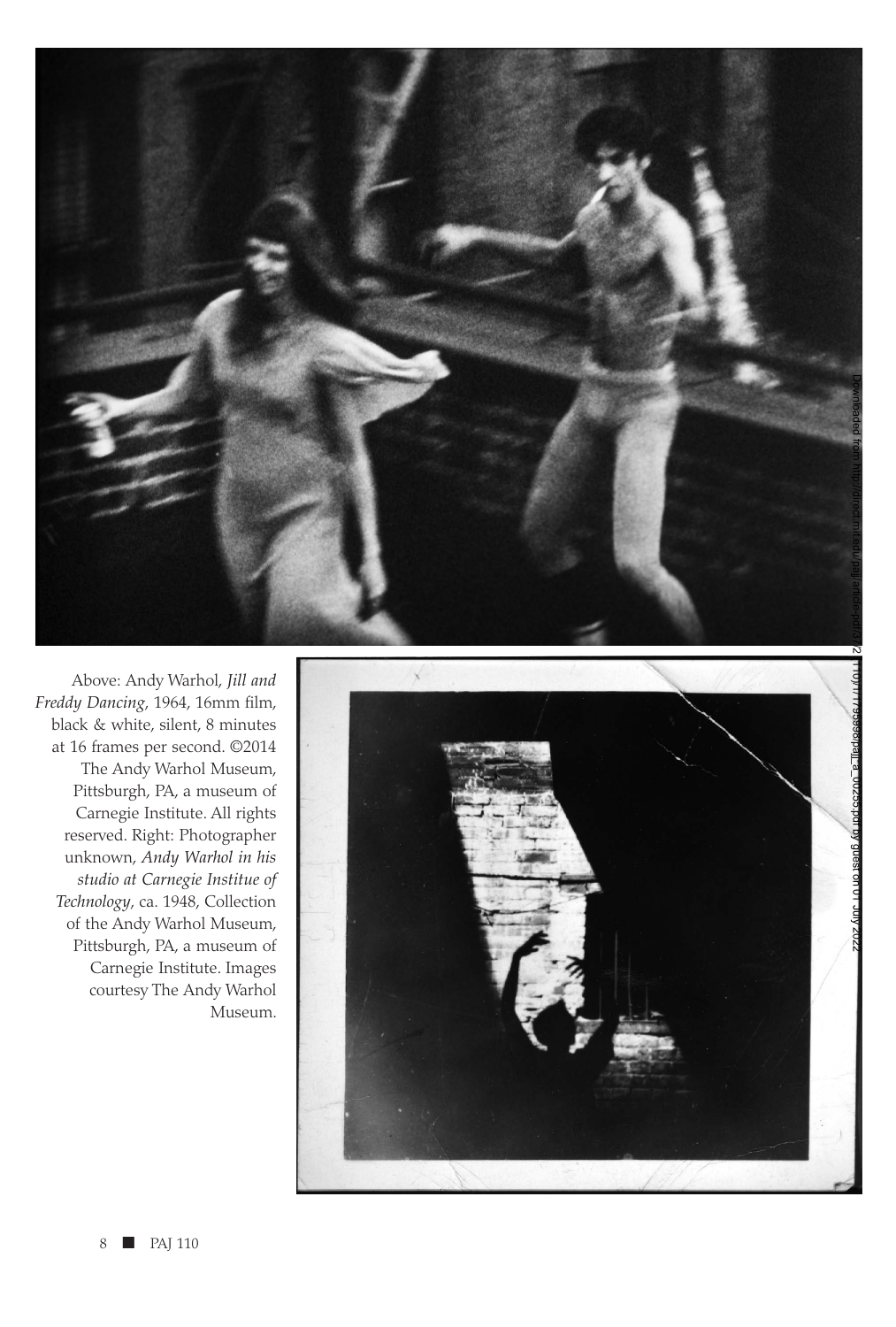heavily promoted by the film and music industries, including Chubby Checker's cover hit "The Twist," the film *Hey, Let's Twist* (1961), and its accompanying soundtrack by the Joey Dee and the Starliter's "Peppermint Twist," which replaced Chubby Checker's song at the number one spot in January 1962 (the film also brought to prominence the Peppermint Lounge frequented by Warhol and his crowd). Other recording spin-offs, such as the Beatles cover hit "Twist and Shout" (1964), followed, as well as dance instruction guides. Herko included a variation of the Twist, the Suzie-Q, in a dance piece he choreographed in 1962 called *Once or Twice a Week I Put on Sneakers and Go Uptown*.

Raising the ire of conservative critics, the Twist signaled a new freedom in youth culture and in sexuality (see the 1992 documentary film *Twist* for a cultural history of the dance). Yet, arguably, it was the music industry that fuelled and profited most directly from the Twist craze. This would be in line with what thinkers such as Marshall McLuhan suggested at the time and what Ernest Mandel would argue in his classic text *Late Capitalism* (1978, first published in German in 1972): in essence, that leisure had been folded into the totalizing effects, including in social relations and everyday life, of mass culture and industrialization. Hovering between fun, participatory good times and uniformed, disciplined movement, what art historian Benjamin Buchloh describes as participation through consumption in the "trivial ritual of mass culture," the *Dance Diagrams* go right to the heart of the matter.<sup>8</sup> They embody Warhol's artistic practice, emblematic of the post-Abstract Expressionist, 1960s subjectivity, one that David Deitcher has unpacked in his essay "Unsentimental Education: the Professionalization of the American Artist." In it he foregrounds Mandel's work and discusses the educational background of Warhol and his pop art peers such as Roy Lichtenstein, the first generation of American artists who were "professionally educated in university art departments, or in fully accredited, degree-granting schools."9 The training Warhol and peers received, Deitcher argues, combined "the ethos of aggressive productivity," following what he calls "the productive imperative" in culture-at-large, with a more romantic, non-utilitarian notion of art. It is this dialectic "between aesthetic and utilitarian forms; between handicraft and assembly line; between originals and copies" that structures much of pop art and certainly Warhol's breakthrough work in the early 1960s.<sup>10</sup>

Although not officially part of his modern artist training, dance played an important role in Warhol's artistic formation and coming of age. Warhol liked dance, participated in the modern dance club during his college days at Carnegie Tech (now Carnegie Mellon University), and dancers formed part of his social circle after his move to New York in 1949, living with them in his shared apartment. Dance and queer urban subculture overlapped as Warhol made his way in the city in the 1950s. They continued to intersect in the 1960s, as at Judson and in Warhol's films like *Jill and Freddy Dancing* and *Haircut #1*. With the *Dance Diagram* canvases at his Stable show, Gavin Butt tells us in *Between You and Me: Queer Disclosures in the New York Art World, 1948–1963* (2005), Warhol practically owned his queerness, the association of dance with gay men and effeminacy unmistakable to the audience. (It's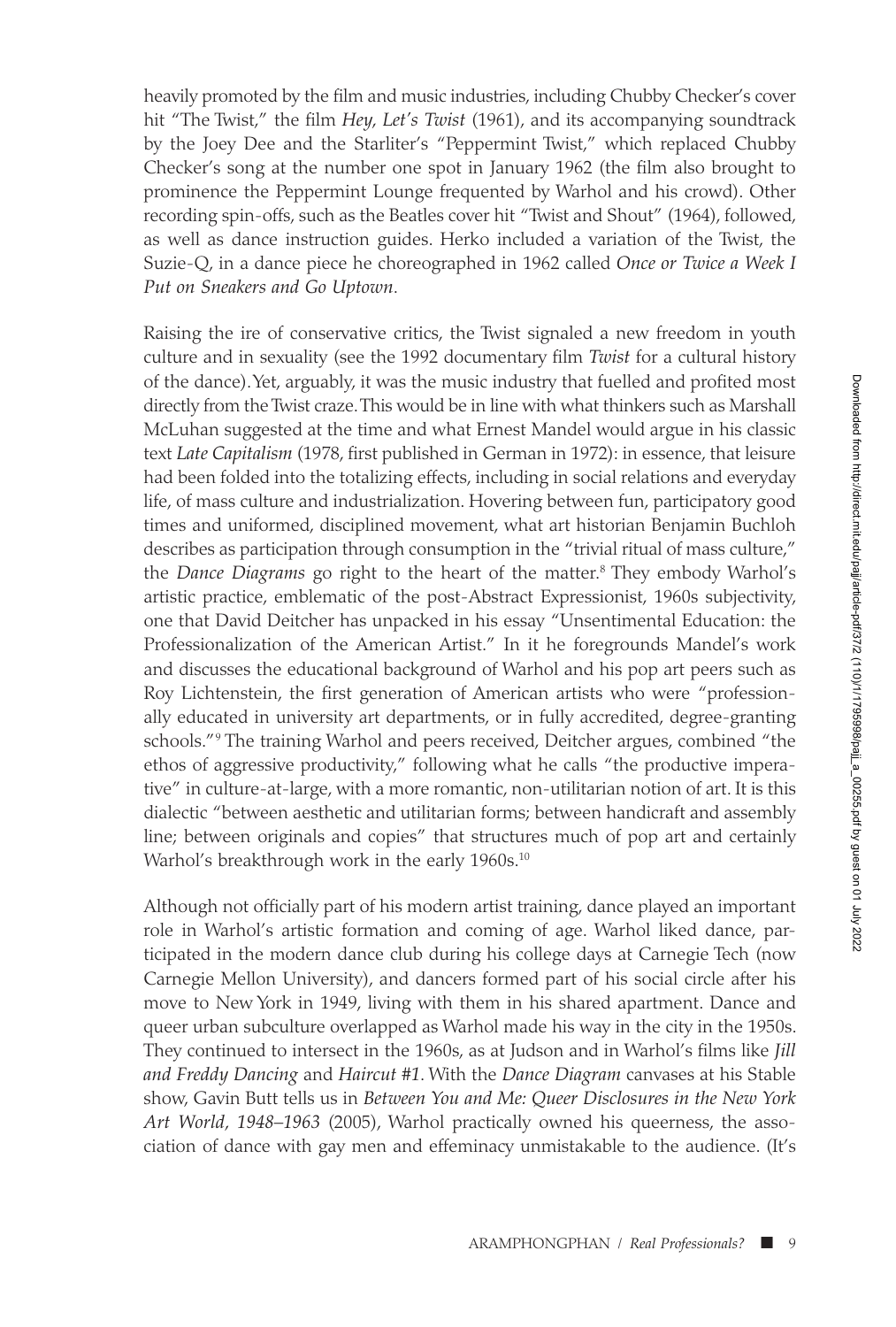worth noting the special case of Johnston here as well. All in all the queers around Warhol were men. When Johnston started going out with Childs, she writes in her autobiography, there was no other out lesbian couple in their circle, contributing to her sense of alienation among her seemingly "laissez-faire" avant-garde colleagues and friends, who included queer men).

At the same time, the early 1960s also saw Warhol's transition to art world prominence and the birth of the detached and dandy Andy that we have become familiar with. His work also moved away from the more explicitly queer artwork of the 1950s, work that had usually been described as feminized and decorative. Looking back to this period in *POPism*, Warhol casts Herko's body as the queer dance body that, from his ambitious, art world-focused perspective, is located at the margins. It's not, of course, that the queerness is displaced onto Herko's body; Warhol's body was never exactly in the norm, either, with his "slightly swish dancer's walk and his limp wrists," as Victor Bockris describes him in *Warhol: The Biography* (1989). It's also not that Herko's body actually departed from the norm; in *Jill and Freddy Dancing*, he appears fit, with a conventionally attractive, toned body. Rather it's the get-with-the-program industry and industriousness that Warhol projects as the other to Herko's "fascinating" body, which becomes the emblem of noninstrumentalized—and non-instrumentalizable—intensity. Dance in this scenario also becomes the other to art and its exchange value-based production cycle, what Warhol would soon call "business art."

In his *Philosophy*, Warhol describes the talents of superstars at the Factory, which would have included Herko, as "almost impossible to market." Rather than objects with exchange value, Herko's (and his friends') creative labor was physical yet intangible, like the fleeting rooftop dance in *Jill and Freddy Dancing*, like the social relations recorded in *Haircut #1*. On the other hand, Warhol's early 1960s breakthrough and transformation stood at the cusp of a recasting of creativity in culture at large. As Joshua Rothman recently observed in "Creativity Creep" on *The New Yorker* website, "it's now difficult to speak about creativity without also invoking a profession of some kind."

His clothes and costumes kept in a trunk at the Factory, "the rest of his belongings scattered around downtown in different friends' apartments," Warhol's Herko is the perfect image of resistance to the norms and progression of "regular" modern life. Someone once described him, Warhol writes, as "a seventeenth-century macaroni." Ultimately, Herko's body could be said to represent to Warhol everything that he was not, the idea of not getting it together hovering in the background: a projection, perhaps a fantasy, even a repressed desire.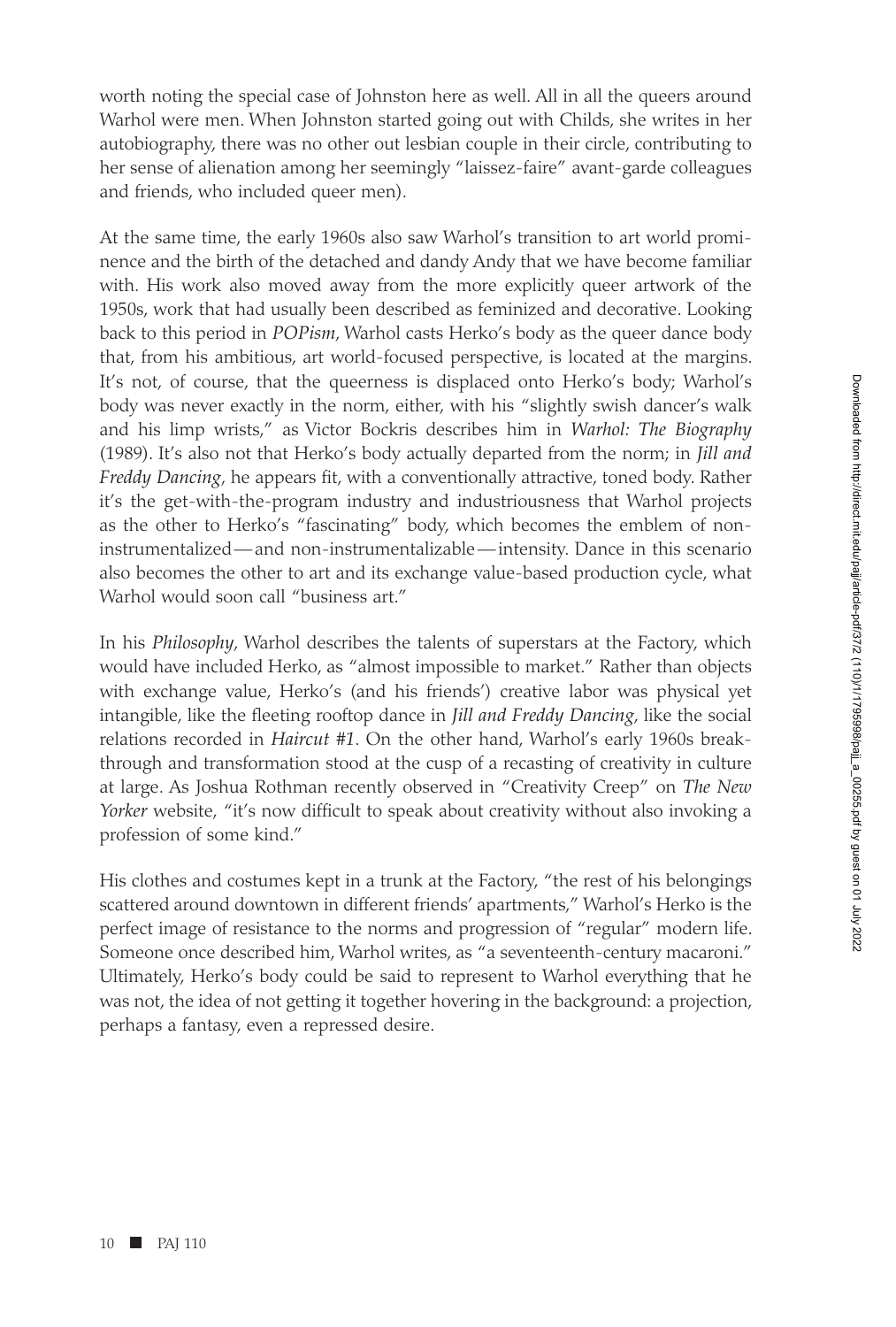#### **NOTES**

1. Unless otherwise noted, this and subsequent Warhol quotations are from Andy Warhol and Pat Hackett, *POPism: The Warhol Sixties* (Orlando, FL: Harcourt, 2006 reprint [1980]). Signaling more interest, research, and scholarship to come, Herko was the subject of a weeklong series of programs in New York curated by Gerard Forde, including a symposium organized by Joshua Lubin-Levy at New York University (http://www.freddieherko.com/). Special thanks to Forde, Daryl Chin, and Carrie Lambert-Beatty for astute comments and careful readings of earlier versions of this essay. Thanks also to Greg Pierce, assistant curator of film and video, the Andy Warhol Museum, and Claire K. Henry, senior curatorial assistant, The Andy Warhol Film Project, for kind assistance with my research inquiries.

2. Jill Johnston, "How Dance Artists and Critics Define Dance as Political," lecture delivered to the American Dance Guild, New York, 1991, reprinted in Johnston, *Secret Lives in Art: Essays on Art, Literature, Performanc*e (Chicago: Chicago Review, 1994), 93–95. On her experience in the early 1960s, see chapter 7 of her *Autobiography in Search of a Father: Mother Bound* (New York: Knopf, 1983), 108–49.

3. See José Esteban Muñoz's chapter on Fred Herko, "A Jeté Out the Window: Fred Herko's Incandescent Illumination," in his *Cruising Utopia: The Then and There of Queer Futurity* (New York: New York University Press, 2009), 147–68. Muñoz frames Herko as a queer speed freak, provocatively theorizing the utopic potentiality of such a figure. In Muñoz's framework, drawing on the Frankfurt School theorist Ernst Bloch, Herko's story, including the grim interpretation told by Warhol, enables us to look back and forward to a future that is not yet here, a resonating, alternative vision that questions the premium placed by society today on efficiency and results.

4. Diedrich Diederichsen, "People of Power, People of Intensity: The Nietzsche Economy," *e-flux* 19 (October 2010), http://www.e-flux.com/journal/people-of-intensity-people -of-power-the-nietzsche-economy/.

5. Fred Herko, "Paul Taylor—A History," *The Floating Bear* 17 (January 1962), reprinted in *The Floating Bear: A Newsletter, Number 1–37 (1961–1969)* (La Jolla, CA: Lawrence McGilvery, 1973), 239. For Macaulay's review, see "A Barefoot Rebellion Storms Lincoln Center," *The New York Times* (March 14, 2012), http://www.nytimes.com/2012/03/15/arts/dance/paul-taylor -dance-company-at-david-h-koch-theater.html.

6. My reading of the film is much indebted to Douglas Crimp's insightful and interpretive account of Warhol's films, especially in terms of affect, queer relations, and temporality. See Crimp, *"Our Kind of Movie": The Films of Andy Warhol* (Cambridge, MA: MIT Press, 2012).

7. Leanne Gilbertson, "Bodies Out of Time in Place: Queerly Present in Andy Warhol's Factory and Beyond" (PhD diss., University of Rochester, 2009), 65. On the dance diagram paintings, see George Frei and Neil Printz, eds., *The Andy Warhol Catalogue Raisonné 01: Paintings and Sculptures, 1961–1963* (London: Phaidon, 2002), 78–85.

8. Benjamin Buchloh, "Andy Warhol's One-Dimensional Art: 1956–1966," in *Andy Warhol*, October Files 2, ed. Annette Michelson (Cambridge MA: MIT Press, 2001), 1–46, first published in *Andy Warhol: A Retrospective*, ed. Kynaston McShine (New York: Museum of Modern Art, 1989), 39–61.

9. David Deitcher, "Unsentimental Education: The Professionalization of the American Artist," in *Hand-Painted Pop: American Art in Transition 1955–1962*, ed. Russell Ferguson (Los Angeles: Museum of Contemporary Art, 1992), 95–120.